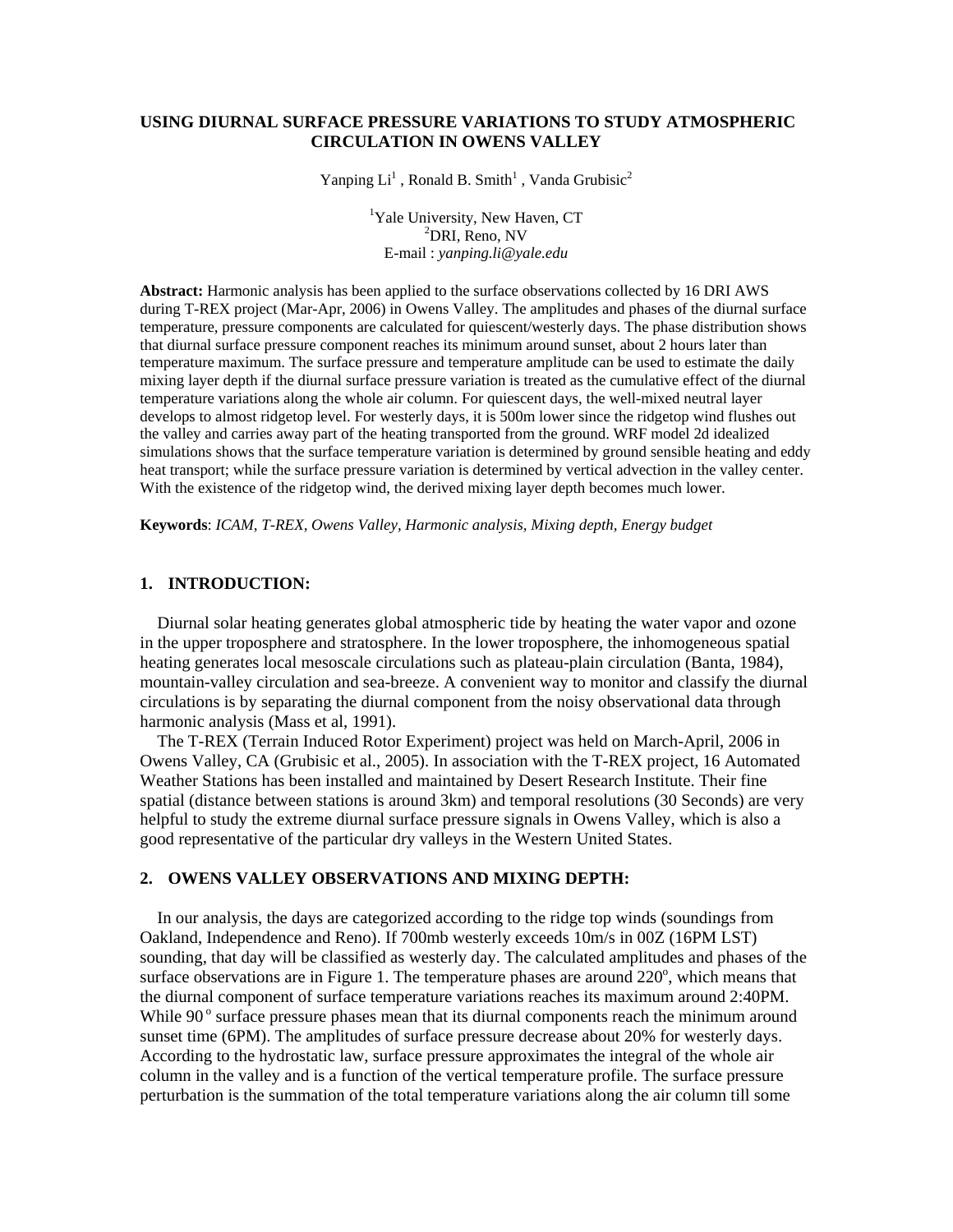common pressure surface if we assume that diurnal pressure change above that level is negligible. The averaged potential temperature profile (derived from University of Leeds Independence Airport 60 days Rawinsonde Data for T-REX period) shows that the afternoon valley atmosphere is almost adiabatic. A shallow strong inversion layer about 100m forms near the ground at nighttime. The averaged sounding also shows that the valley mixing layer is about 3000m for quiescent days. For westerly days, the mixing layer top is around 2500m.



Figure 1: The diurnal components amplitude and phase of the surface pressure and temperature perturbations for stations across Owens Valley.



Sounding data. Right: The estimated daytime maximum mixing layer depth (H) for 16 DRI AWS in Owens Valley for T-REX project period.

A simple estimation of the mixing layer depth could be: *T P*  $H = \frac{2\bar{T}}{\bar{\rho}_g} \cdot \frac{\left| \hat{P}\right|}{\left| \hat{T}\right|}$ here are the of the

diurnal component amplitude of surface pressure and temperature variations.  $\bar{\rho}$ ,  $\bar{T}$  are column averaged air density and temperature. The defined H here can also be used as an index of the flushing effect caused by ridgetop wind, since  $|f|$  is mainly determined by the incoming solar

radiation, but pressure is sensitive to upper level wind. The intrusion of ridgetop wind into the valley, especially during daytime, will affect the adiabatic descending mechanism, and carry away and flush out the heat and prevent the mixing layer buildup. Figure 2 shows the estimated H for Owens Valley from the observations. For quiescent days, the daytime maximum mixing layer reaches almost ridgetop level. For westerly days, the mixing layer height is about 500 meters lower. It is consistent with the mixing layer heights derived from the averaged sounding data.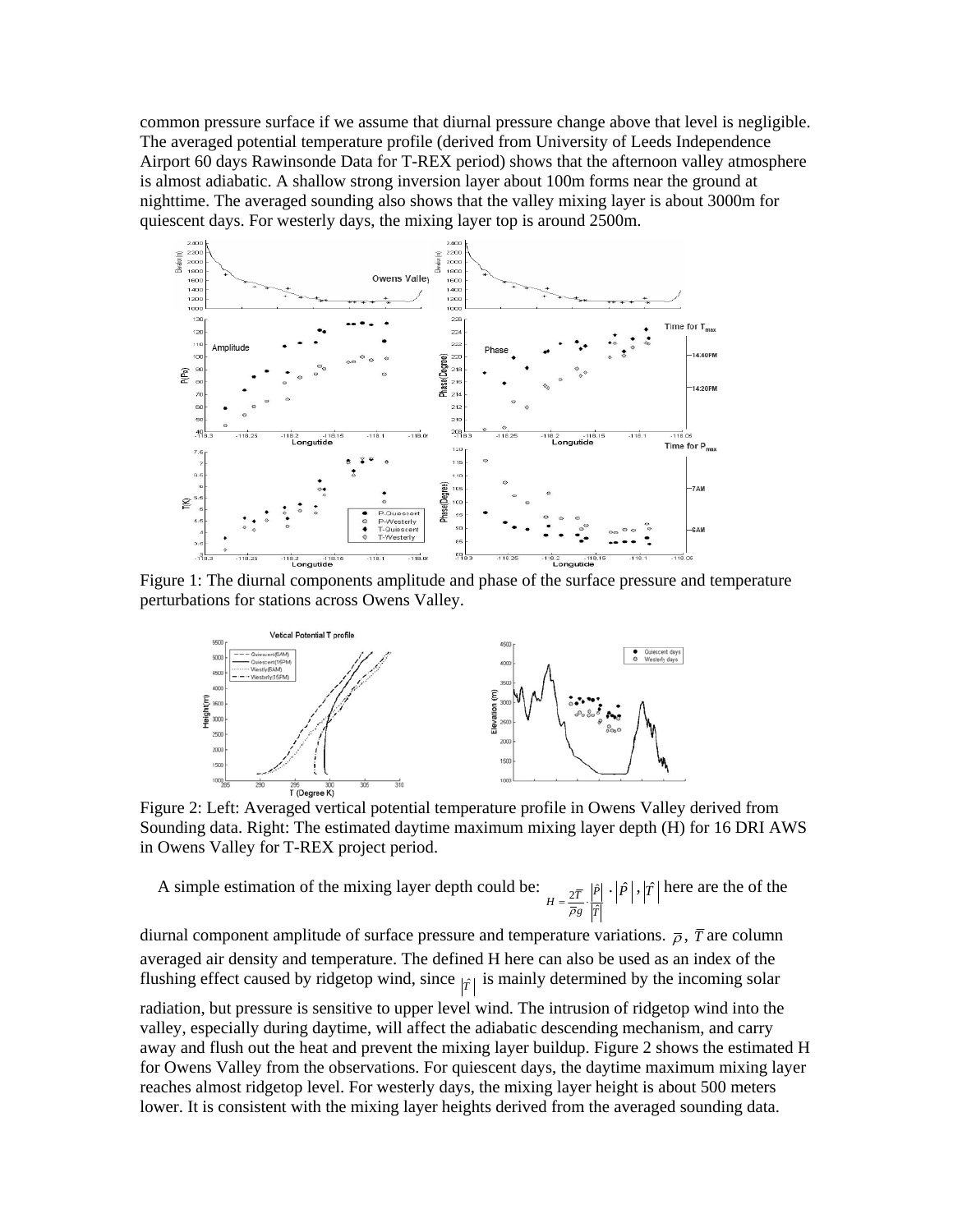#### **3. WRF 2D IDEALIZED SIMULATIONS:**

WRF idealized numerical simulations are employed to study the quiescent diurnal valley circulation without/with the shadow effect or with the existence of ridgetop westerly. The idealized valley is constructed by two bell shaped mountains. The computational domain is 100km in x direction (across valley) with spatial resolution 250m. The domain extends to 16km in the vertical direction with 200 equally spaced grid points and a 5km Rayleigh Damping layer near the top. The open boundary condition is chosen for x direction and periodic condition for y direction to represent an infinite long valley. The  $3<sup>rd</sup>$  order Runge-Kutta scheme and 1.5 order TKE closure sub-grid model are used. Heating is applied at ground with  $Q_{\text{max}} = 200 \text{ Wm}^2$  at noon and  $Q_{\text{min}} = -34$  Wm<sup>-2</sup> at midnight, with a sinusoidal shape during the day to represent the incoming shortwave radiation and nearly constant at night to represent the longwave radiation cooling. The initial dry sounding is derived from the averaged 4AM Reno sounding in April. The model is integrated for 2 days. The first 24 hours are used as a spin-up for the system.



temperature and pressure variations at the valley center and their diurnal component; the vertical heating budget at 4:20PM and 6:20PM for the valley center.

 The diurnal surface temperature and pressure variations at the valley center are shown here with their diurnal components. The phase for surface pressure is 94°, which refers to 18:20PM for diurnal surface pressure minimum. The phase for surface temperature is  $244^\circ$ , which refers to 16:20PM for diurnal surface temperature maximum. Although there's difference between the phases calculated from the observations and the idealized WRF simulations, but the existence of time lag between surface pressure minimum and surface temperature maximum are consistent.

The energy budget is calculated to study the valley heating mechanisms. In the energy equation  $\frac{\partial \theta}{\partial t} = \dot{Q} - \bar{u} \frac{\partial \bar{\theta}}{\partial x} - u' \frac{\partial \theta'}{\partial x} - \bar{w} \frac{\partial \bar{\theta}}{\partial z} - \frac{\partial (w' \theta')}{\partial z} + \frac{\partial}{\partial t} \left[ K_v \left( \frac{\partial \theta'}{\partial z} - \gamma \right) \right],$  $\frac{\partial \theta}{\partial t} = \dot{Q} - \bar{u} \frac{\partial \bar{\theta}}{\partial x} - u' \frac{\partial \theta'}{\partial x} - \bar{w} \frac{\partial \bar{\theta}}{\partial z} - \frac{\partial (w' \theta')}{\partial z} + \frac{\partial}{\partial t} \left| K_v \left( \frac{\partial \theta'}{\partial z} - \gamma \right) \right|$  $\frac{\partial}{\partial t} = \dot{Q} - \overline{u} \frac{\partial}{\partial x} - u' \frac{\partial \theta'}{\partial x} - \overline{w} \frac{\partial \overline{\theta}}{\partial z} - \frac{\partial (w' \theta')}{\partial z} + \frac{\partial}{\partial t} \left| K_v \left( \frac{\partial \theta'}{\partial z} - \gamma \right) \right|, \quad \frac{\partial \theta'}{\partial t}$  $\frac{\partial \theta}{\partial t}$  is the local temperature change,  $\frac{\partial \theta}{\partial x}$  and are the heat transport through horizontal and vertical advection,  $\partial \theta$  and  $\partial (w \theta)$ *z w*  $-\frac{1}{w}\frac{\partial \overline{\partial}}{\partial z}$  are the heat transport through horizontal and vertical advection,  $-\frac{u'}{dx}$  and  $-\frac{\partial (w'\theta')}{\partial z}$  are the heat transport through horizontal and vertical turbulence with resolved eddies.  $\frac{\partial}{\partial t} \left[ K_v \left( \frac{\partial \theta'}{\partial z} - \gamma \right) \right]$ ∂  $\frac{\partial}{\partial t}$   $K_v \left( \frac{\partial \theta'}{\partial z} - \gamma \right)$ is the

vertical heat transport through the unresolved eddies.  $\dot{Q} = 0$  is everywhere except at the ground.

For the lower part of the valley, local heating is mainly contributed by the unsolved eddies. For the upper part, local heating is mainly contributed by the vertical advection. At 4:20PM, diurnal surface temperature component reaches its maximum,  $\partial \theta$  is zero at ground but still positive in the ∂*t*

valley center. At time 6:20PM, the vertical descending still warms up the upper part of the valley, with  $\frac{\partial \theta}{\partial t}$  still positive at the valley upper part but negative near the ground, and  $\int_{z=0}^{z=H} \frac{\partial \theta}{\partial t} dz = 0$ = *Hz*  $\int_{z=0}^{10} \frac{\partial}{\partial t} dz$  $\theta$  . Surface

pressure variations actually reflect the temperature variation in the upper part of the valley.